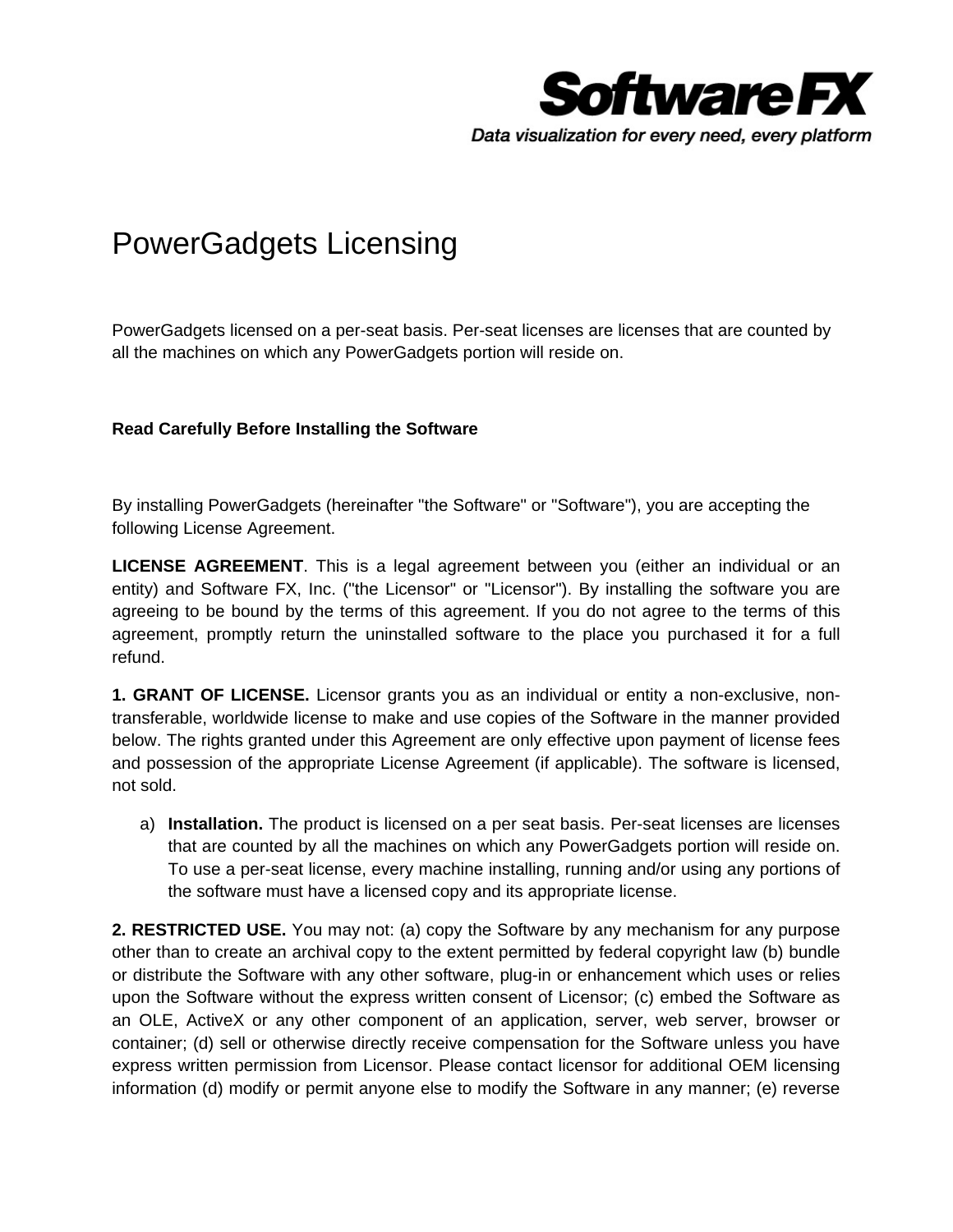engineer, decompile, disassemble or otherwise attempt to discover the source code of the Software (f) rent, lease, sublicense, assign or transfer your rights under this Agreement, or authorize all or any portion of the Software to be copied except as may be expressly permitted herein; (g) use the Software or Documentation in connection with a service bureau or like activity whereby you, without purchasing a license from Licensor, operate or use the Software or Documentation for the benefit of a third party who has not purchased a copy of the Software; (h) release the results of any benchmark testing of the Software to any third party without the prior written consent of Licensor.

**3. NETWORK, SERVER AND VIRTUALIZATION ENVIRONMENT INSTALLATION AND USAGE.** The Software may be accessed through a network, provided that you have procure a license for each user that will access the Software through a network server or a virtualized server, even if users accessing the Software are not required to install copy of the Software locally. For instance, if 4 different users will access Software installed on a network server or a virtualized server, you must purchase 4 copies of the Software, regardless of whether the 4 workstations will access the Software at different times, or concurrently. If you have purchased multiple licenses, you are responsible for duplicating and distributing the Software for use in accordance with the terms of this License, and for monitoring the number of licenses of the Software used by your organization locally or remotely via a network server or a virtualized environment.

**4. NO OPEN SOURCE.** Your right to the Software does not include any license, right, power or authority to subject the Software in whole or in part to any of the terms of an Excluded License. An "Excluded License" means any "open source" or other license that require as a condition of use, modification and/or distribution of software subject to the Excluded License, that such software or other software combined and/or distributed with such software be (a) disclosed or distributed in source code form; (b) licensed for the purpose of making derivative works; or (c) redistributable at no charge.

**5. HIGH RISK ACTIVITIES.** The Software is not fault tolerant and is not intended for use in high-risk activities. You may not use the Software in the design, construction, operation or maintenance of any nuclear facility or weapon of mass destruction, or for the purpose of aircraft navigation or control or any other activity in which the failure of the Software could result in loss of human life, personal injury or property damage.

**6. SERVICES.** There are no services provided under this agreement. You are responsible for installing the Software on your computers as permitted under this agreement.

**7. FEES.** Prices are available upon request and are subject to change. Please consult Licensor or its authorized resellers as to current fees before placing an order. All license fees are nonrefundable and non-cancelable except as expressly provided in this agreement and do not include shipping, sales or use tax, withholding tax, excise tax, VAT or custom duties, all of which you are responsible for paying above and beyond the license fees due to Licensor or its authorized resellers.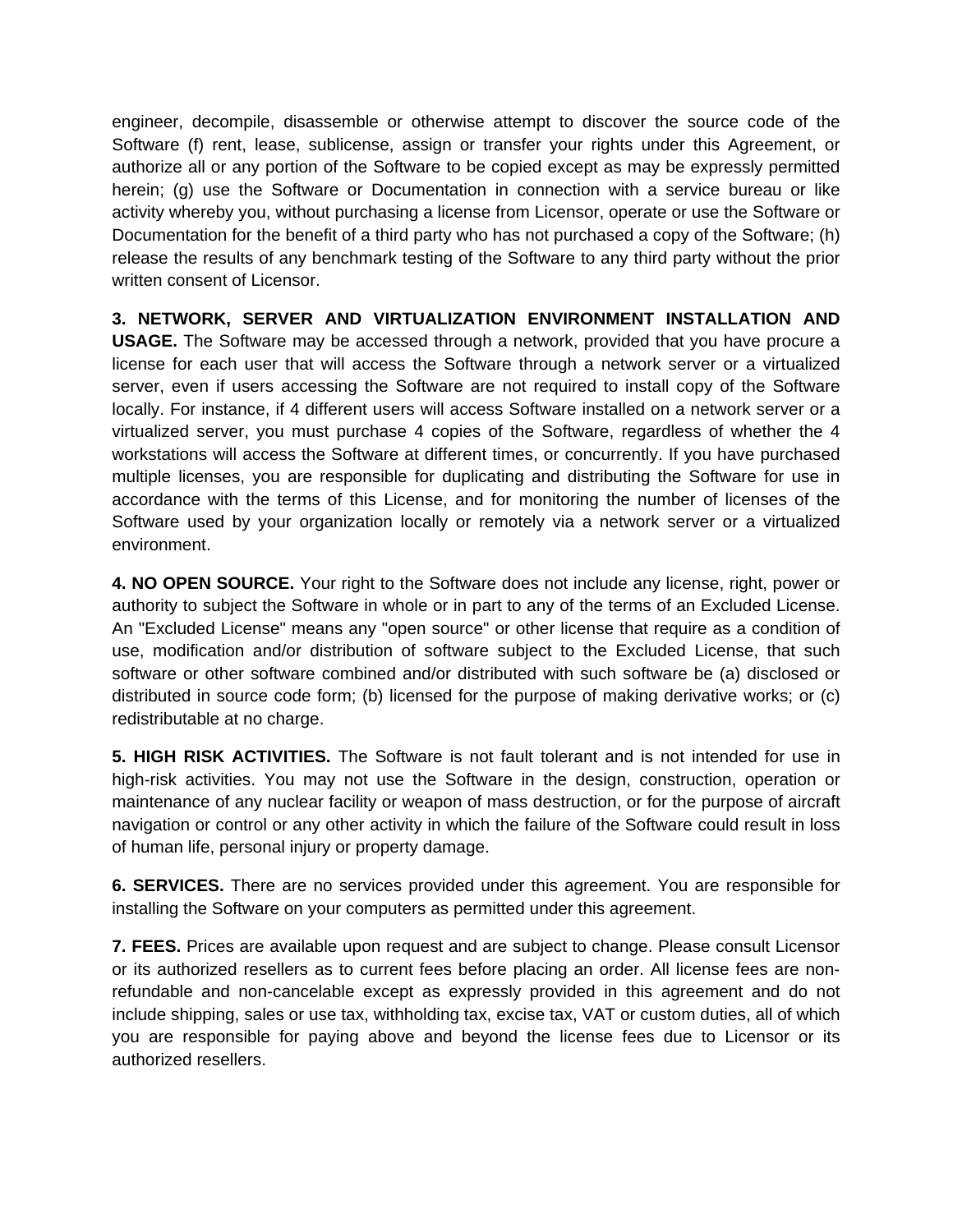**8. ACTIVATION.** During installation, an Internet connection is required on the machine where the product is being installed. Only the serial number and a unique product ID provided by the installation program is sent to our servers. Alternatively, if necessary, this information could be submitted from another computer that is connected to the Internet. The information is encrypted using the standard RSA Public/Private key methodology. For security reasons, we do not copy the private key onto the client machine; instead it resides on our servers and thus the need for an Internet connection to obtain a code to complete the install of the software. Our installation does not scan your hard drive or gather any personal information from your computer; therefore, no privacy issues should be of concern to you. Customers are still encouraged to register the product using the traditional and voluntary web site registration form. The installation process should be simple and unobtrusive for all customers. Our goal is to prevent installation of serial numbers that have been obtained from fraudulent purchases, returned products, expired programs and other suspicious means.

**9. MAINTENANCE/SUPPORT.** You may acquire maintenance/technical support services ("Maintenance/Support") for the Software provided that you subscribe to Licensor's Maintenance/Support programs or to an authorized Licensor partner support program. Maintenance/Support shall be based on the in-country list price and then applicable Maintenance/Support policy in effect at the time such Maintenance/Support is ordered. Maintenance/Support fees are due annually in advance and are nonrefundable and noncancelable.

## **10. LIMITED WARRANTIES; DISCLAIMER.**

**10.1** Software Performance Warranty; Media Warranty. Licensor warrants that the Software, as delivered by Licensor and when used in accordance with the Documentation, shall substantially conform with the Documentation for a period of ninety (90) days from delivery and that the media upon which the Software is furnished to You shall be free from defects in material and workmanship under normal use for a period of ninety (90) days from delivery.

10.2 Software Warranty Remedies. If the Software does not operate as warranted in Section 10.1 Licensor shall, at its sole discretion, either repair the Software, replace the Software with software of substantially the same functionality, or terminate the license and refund the relevant license fees paid for such non-compliant Software only when You return the Software to Licensor or its authorized reseller, from whom you obtained the Software, with the purchase receipt within the warranty period. The above warranties specifically exclude defects resulting from accident, abuse, unauthorized repair, modifications or enhancements, or misapplication.

**10.3** Maintenance/Support Warranty. Licensor warrants, for a period of thirty (30) days from the date of performance of the Maintenance/Support covered by this warranty that the Maintenance/Support shall be performed in a manner consistent with generally accepted industry standards.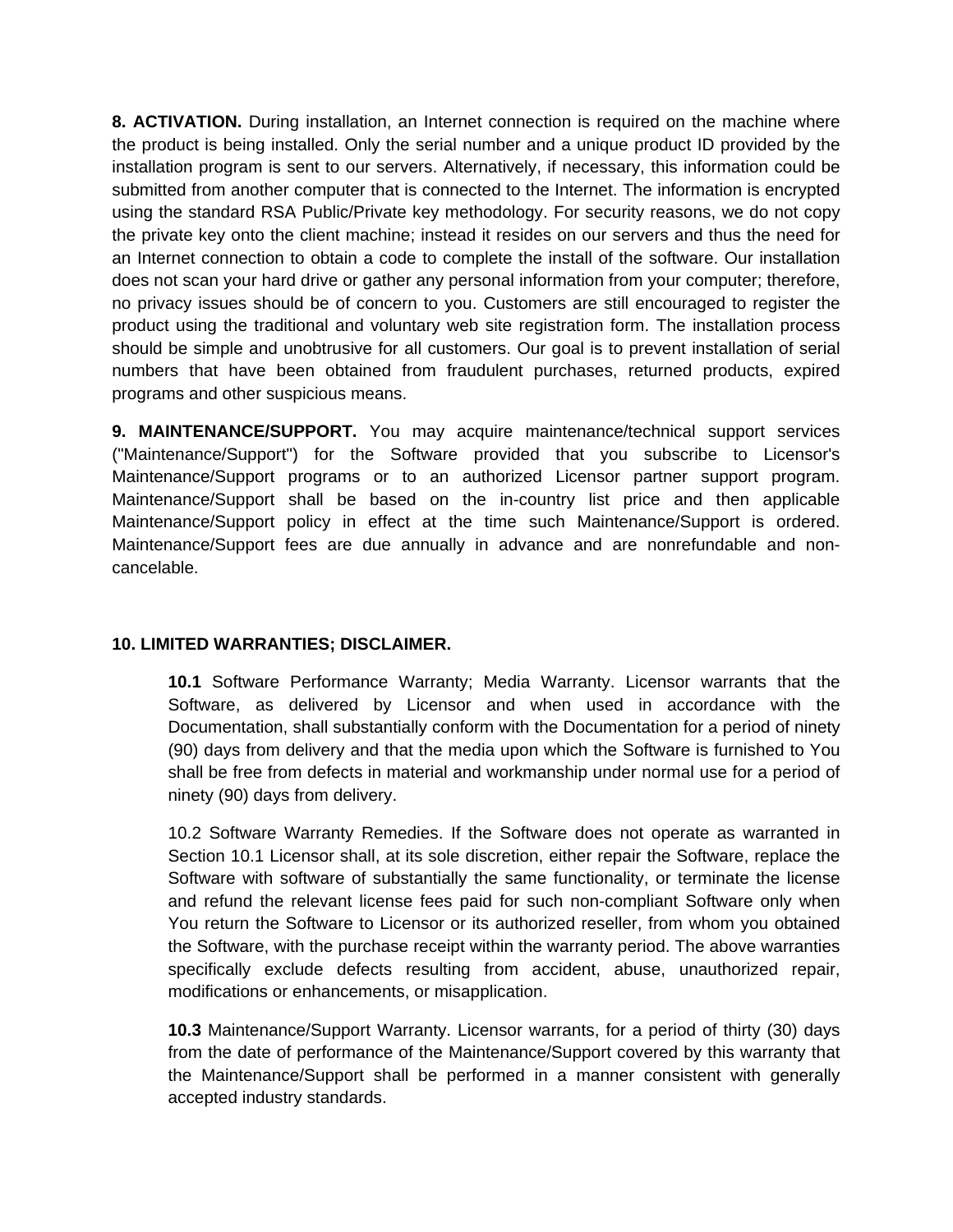**10.4** Maintenance/Support Remedies. For Maintenance/Support not performed as warranted in Section 9.3, and provided Licensor has received written notice of such nonconformance within thirty (30) days of performance of the Maintenance/Support, Licensor shall, at its discretion, either correct any nonconforming Maintenance/Support or refund the relevant fees paid for the specific nonconforming Maintenance/Support service.

**10.5** DISCLAIMERS. THE WARRANTIES SET FORTH IN SECTIONS 10.1 AND 10.3 ARE YOUR EXCLUSIVE WARRANTIES AND ARE IN LIEU OF ALL OTHER WARRANTIES, WHETHER EXPRESS OR IMPLIED, AND LICENSOR EXPRESSLY DISCLAIMS ALL OTHER WARRANTIES, INCLUDING ANY IMPLIED WARRANTIES OF MERCHANTABILITY, QUALITY, FITNESS FOR A PARTICULAR PURPOSE, AND WARRANTIES OF STATUTORY NON-INFRINGEMENT. NO THIRD PARTY, INCLUDING AGENTS, DISTRIBUTORS, OR AUTHORIZED LICENSOR RESELLERS IS AUTHORIZED TO MODIFY ANY OF THE ABOVE WARRANTIES OR MAKE ANY ADDITIONAL WARRANTIES ON BEHALF OF LICENSOR.. LICENSOR DOES NOT WARRANT THAT THE SOFTWARE SHALL MEET YOUR REQUIREMENTS OR THAT USE OF THE SOFTWARE SHALL BE UNINTERRUPTED OR ERROR FREE. SOME JURISDICTIONS DO NOT ALLOW THE EXCLUSION OF IMPLIED WARRANTIES, SO THE ABOVE EXCLUSION MAY NOT APPLY TO YOU. ANY IMPLIED WARRANTIES ARE LIMITED IN DURATION TO NINETY (90) DAYS FROM THE DATE OF DELIVERY OF THE SOFTWARE OR TO THE MINIMUM PRESCRIBED BY LAW. THIS WARRANTY GIVES YOU SPECIFIC LEGAL RIGHT. YOU MAY HAVE OTHER RIGHTS, WHICH VARY DEPENDING ON THE TERRITORY IN WHICH THE SOFTWARE WAS FURNISHED TO YOU. NOTHING IN THIS AGREEMENT SHALL EXCLUDE OR LIMIT ANY LIABILITY OF LICENSOR WHICH CANNOT BE EXCLUDED OR LIMITED BY ANY LAW OR REGULATION APPLICABLE TO THIS AGREEMENT. FOR WARRANTY ASSISTANCE CONTACT LICENSOR OR THE RESELLER FROM WHOM YOU OBTAINED THE SOFTWARE.

**11. EVALUATION LICENSE.** Notwithstanding any provision of this Agreement to the contrary, the following terms and conditions shall apply to any Software acquired by you for purposes of evaluation. Any evaluation license for the Software shall terminate sixty (60) days from the date of your initial installation of the Software. The Software may be used solely for internal noncommercial evaluation. You may not use an evaluation copy of the Software for any purpose, including production use, other than evaluation. The Software may not be transferred, is licensed to you without fee, and is provided "AS IS" without warranty of any kind. To the maximum extent permitted by applicable law, You agree to release, defend and indemnify and hold Licensor harmless from any claims and/or damages of any kind, by any party or entity, arising out of Your use of the Software for evaluation. All other terms and conditions of this Agreement shall otherwise apply to the Software.

**12. TERMINATION.** This Agreement is effective until terminated. This Agreement, including without limitation your right to use and copy the Software as specified in Section 1, terminates immediately and without notice from Licensor if You fail to comply with any of its provisions.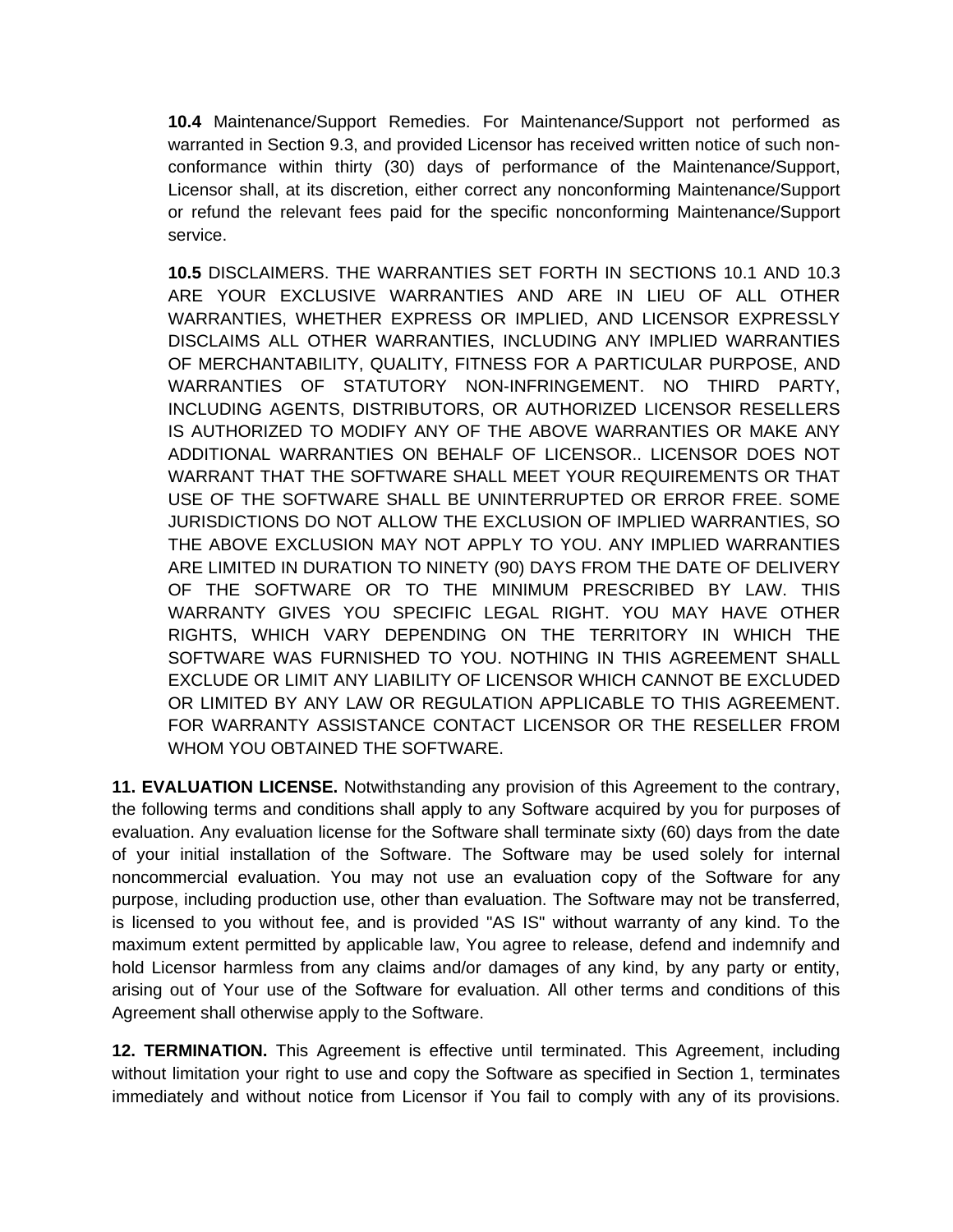Upon termination you shall immediately discontinue use of and destroy the Software and all copies or portions thereof, including any master copy, and within ten (10) days certify in writing to Licensor that all copies have been destroyed. Your payment obligations incurred prior to termination shall survive termination of this Agreement.

**13. LIMITATION OF LIABILITY.** IN NO EVENT SHALL LICENSOR OR ITS SUPPLIERS BE LIABLE TO YOU OR ANY PERSON FOR ANY COSTS OF PROCUREMENT OF SUBSTITUTE OR REPLACEMENT GOODS OR SERVICES, LOSS OF PROFITS, LOSS OF, OR CORRUPTION OF DATA, LOSS OF PRODUCTION, LOSS OF BUSINESS, LOSS OF REVENUES, LOSS OF CONTRACTS, LOSS OF GOODWILL OR ANTICIPATED SAVINGS OR WASTED MANAGEMENT AND STAFF TIME, OR ANY INCIDENTAL, INDIRECT, SPECIAL OR CONSEQUENTIAL DAMAGES, OR ANY AND ALL OTHER SIMILAR DAMAGES OR LOSS EVEN IF LICENSOR, ITS RESELLERS, SUPPLIERS OR ITS AGENTS HAVE BEEN ADVISED OF THE POSSIBILITY OF SUCH DAMAGES. EXCEPT AS LIMITED BY APPLICABLE LAW, REGARDLESS OF THE LEGAL BASIS FOR YOUR CLAIM, LICENSOR'S AND ITS SUPPLIERS' TOTAL LIABILITY UNDER THIS AGREEMENT SHALL BE LIMITED TO DIRECT DAMAGES WHICH SHALL NOT EXCEED THE AMOUNT OF FEES PAID FOR THE SOFTWARE GIVING RISE TO THE CLAIM. THESE LIMITATIONS SHALL APPLY NOTWITHSTANDING THE FAILURE OF THE ESSENTIAL PURPOSE OF ANY LIMITED REMEDY.

**14. U.S. GOVERNMENT RIGHTS.** The Software and Documentation are deemed to be "commercial computer software" and "commercial computer software documentation" as defined in FAR Section 12.212 and DFARS Section 227.7202, as applicable. Any use, modification, reproduction release, performance, display or disclosure of the Software and Documentation by the U.S. Government shall be solely in accordance with the terms of this Agreement.

**15. COMPLIANCE WITH LAW.** Each party agrees to comply with all applicable laws, rules, and regulations in connection with its activities under this Agreement. Without limiting the foregoing, You acknowledge that the Software, including documentation and other technical data, is subject to export controls imposed by the

U.S. Export Administration Act of 1979, as amended (the "Act"), and the regulations promulgated thereunder and other applicable foreign export control laws. You shall not export or re-export (directly or indirectly) the Software, Documentation or related technical data except in compliance with the Act and its implementing regulations or other applicable foreign export control laws.

**16. GENERAL.** You agree to pay any tax assessed on the Software, other than taxes based on Licensor's net income or corporate franchise tax. This Agreement shall be governed by and construed in accordance with the laws of the State of Florida, exclusive of any provisions of the United Nations Convention on Contracts for Sale of Goods, including any amendments thereto, and without regard to principles of conflicts of law. Any suits concerning this Agreement shall be brought in the federal courts for the state of Florida or the state courts in Dade County, Florida, or if the matter is brought by Licensor, in a court of competent jurisdiction in Your domicile. This